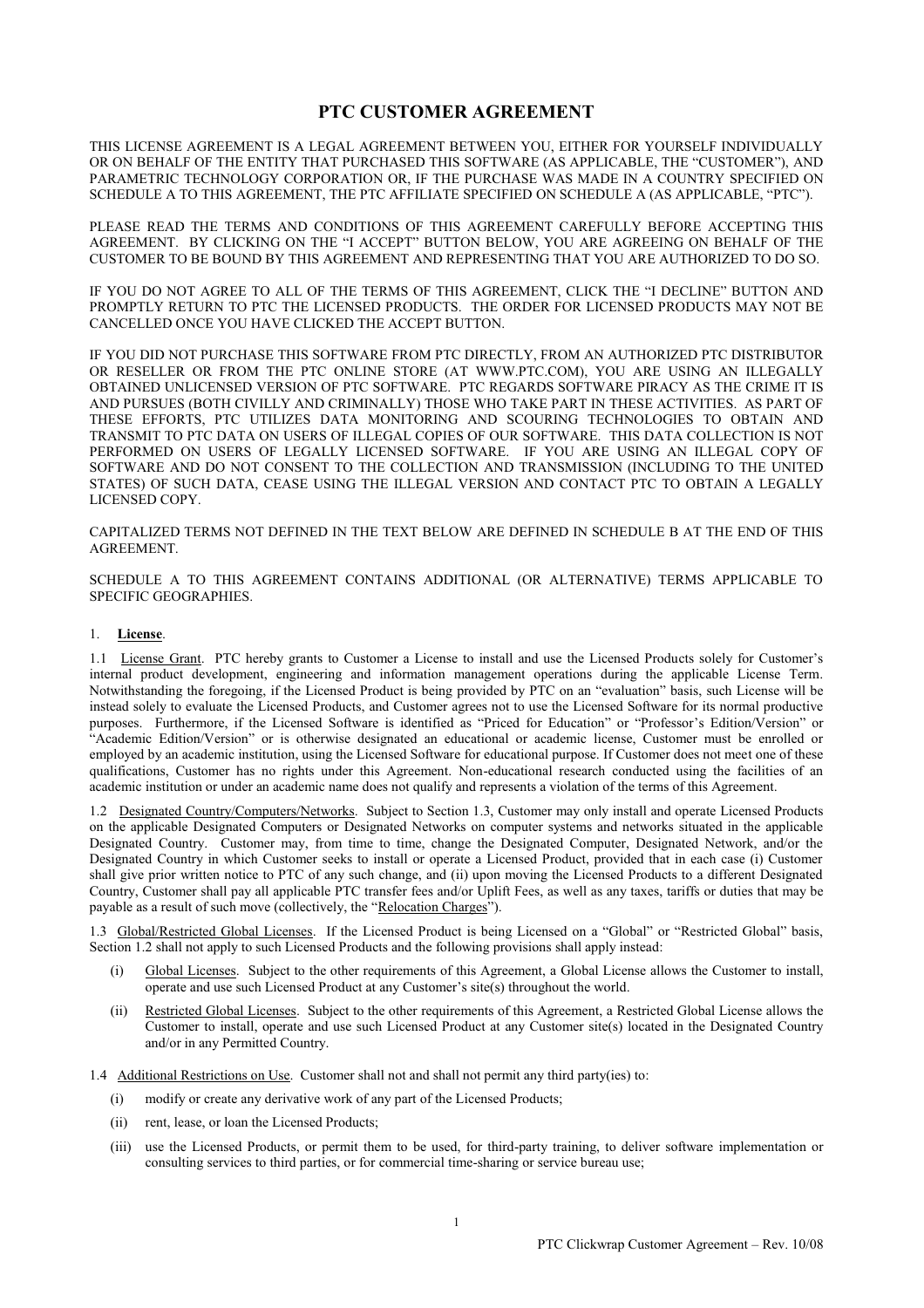- (iv) disassemble, decompile or reverse engineer the Licensed Products or otherwise attempt to gain access to the source code of the Licensed Products, except as set forth on Schedule A;
- (v) sell, license, sublicense, loan, assign, or otherwise transfer (whether by sale, exchange, gift, operation of law, or otherwise) to a third party the Licensed Products, any copy thereof, or any License or other rights thereto, in whole or in part, without PTC's prior written consent;
- (vi) alter, remove, or obscure any copyright, trade secret, patent, trademark, logo, proprietary and/or other legal notices on or in copies of the Licensed Products; and
- (vii) copy or otherwise reproduce the Licensed Products in whole or in part, except (a) as may be required for their installation into computer memory for the purpose of executing the Licensed Products in accordance with this Section 1, and/or (b) to make a reasonable number of copies solely for back-up purposes (provided that any such permitted copies shall be the property of PTC and shall reproduce all PTC copyright, trade secret, patent, trademark, logo, proprietary and/or other legal notices contained in the original copy obtained from PTC).

If Customer uses unlicensed or unauthorized copies of PTC software, Customer agrees that, without limiting PTC's right to terminate this Agreement for breach in accordance with Section 7, Customer will pay to PTC the PTC then-current list price for all unlicensed products in addition to any fines or penalties that may be imposed by law.

1.5 Additional Restrictions on Use Applicable to Concurrent User Products. If the Licensed Product is a Concurrent User Product, the following provisions apply:

- (i) The number of Permitted Users accessing or operating a Concurrent User Product at any point in time may not exceed the number of Licenses in effect at such time for that particular Licensed Product.
- (ii) Only Permitted Users located in the Designated Country may access, operate and/or use the Licensed Products. Permitted Users who are not employees of Customer shall use the Licensed Products on Customer's site only.
- (iii) Where a Concurrent User Product is Licensed on a "fixed," "locked" or "node-locked" basis or the Licensed Product is licensed as a "Designated Computer" product, such Licensed Product is licensed to operate solely on the Designated Computer on which it is installed.

1.6 Additional Restrictions on Use Applicable to Registered User Products. Registered User Products may only be used by Registered Users. Customer may add and/or substitute from time to time new Registered Users as long as the aggregate number of Registered Users does not exceed at any point in time the number of Licenses in effect at such time for that particular Licensed Product and, provided further, that if a person who was previously a Registered User returns to Registered User status, a new License fee must be paid to PTC at PTC's then current rates.

1.7 Additional Restrictions on Use Applicable to Designated Server Products. Customer may only install and operate Designated Server Products on the applicable Designated Server(s) situated in the applicable Designated Country. Customer may, from time to time, change the Designated Server(s) for a Designated Server Product, and/or the location thereof, provided that in each case (a) Customer shall give prior written notice to PTC of any such change, and (b) upon transferring the Designated Server Products to a different Designated Country, Customer pays all applicable Relocation Charges.

1.8 Third Party Components and Bundled Third Party Products. Certain of the Licensed Products may contain third party software components for which additional terms apply ("Third Party Components"). The current additional terms are set forth on the Schedule of Third Party Terms available in the legal policies and guidelines section of http://*www.ptc.com*. Separately, certain third party software products that PTC may elect to bundle for distribution with the Licensed Products are licensed to Customer directly by the manufacturer of such third party software products ("Bundled Third Party Products"). Such Bundled Third Party Products are also described on the Schedule of Third Party Terms. Customer agrees that its use of Third Party Components and/or Bundled Third Party Products is subject to the terms of the Schedule of Third Party Terms. New Releases containing Third Party Components or Bundled Third Party Products may be subject to additional or different third party terms, of which PTC shall notify the Customer at the time of such New Releases.

1.9 Additional Product-Specific Restriction(s). The following provision(s) apply solely with respect to the Licensed Products specified below:

- (i) Interoperability Tools/Toolkits.PTC interoperability tools (e.g., Pro/TOOLKIT, J-Link and Pro/Web.Link and application programming interfaces) are provided solely for purposes of enabling Customer (itself or with the assistance of a third party) to cause the Licensed Products to interoperate with Customer's other computer systems and programs. Customer is not authorized to, and hereby agrees not to, distribute to any third party all or any part of any such interoperability tools or use such interoperability tools to develop an interoperability tool for distribution to third parties.
- (ii) Windchill.

Customer shall assign Light User Licenses only to Permitted Users who are Light Users and shall not assign (or reassign) Light User Licenses to Heavy Users unless and until Customer pays the applicable upgrade fee(s) for software and maintenance. For purposes of this Agreement, "Light Users" refers to Permitted Users who primarily work within the following organizations or functional areas within Customer's organization: manufacturing, production; purchasing; finance; quality; sales; service and support; and marketing, provided, however, that any Permitted User who has substantial duties within the following areas shall not be considered a Light User: product engineering; manufacturing engineering; application engineering; product management; Windchill system administration; program office; technical publications and procurement engineering. "Heavy Users" refers to Permitted Users who are not Light Users.

A "View/Print License" means that the License is limited to the following basic Windchill capabilities: (a) ability to perform full-text searches using the Windchill search engine to locate Windchill managed objects via matches against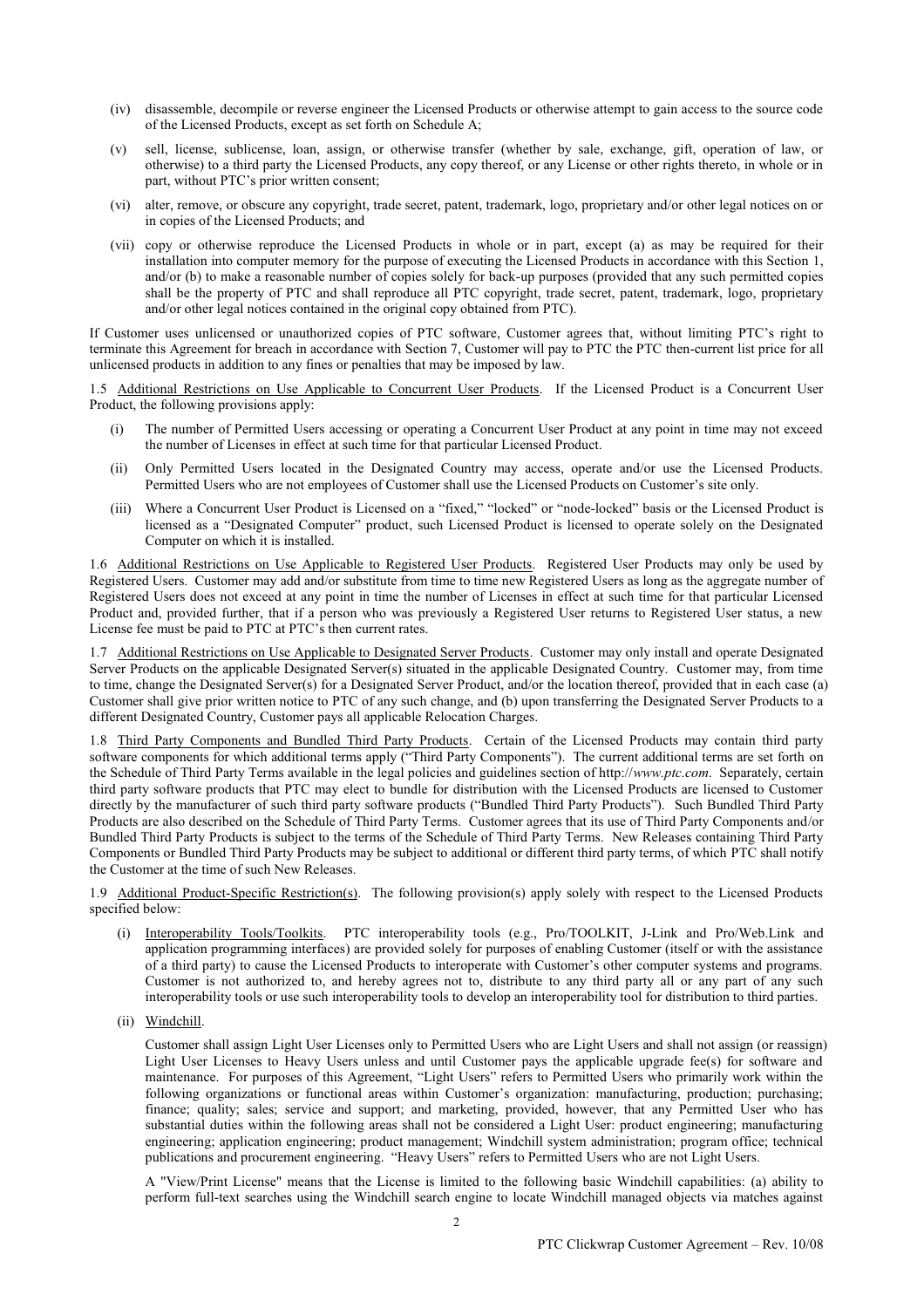keywords found in metadata and content data, (b) the ability to perform database searches to locate Windchill managed objects via matches against metadata, (c) the ability to traverse cabinet/folder information classification structures to find Windchill-managed objects, (d) for any managed object found via any of the foregoing methods, the ability to view a "Properties" page that outlines metadata properties of the Windchill-managed object and provides the ability to download file content should any content exist as part of the object, and (e) the ability to print objects. Without limitation, the following functionality is specifically excluded from View/Print Licenses: (1) the ability to participate in workflows and lifecyle action items, (2) the ability to traverse or navigate relationships other than cabinet/folder classification relationships (e.g., product structure relationships, change request/order relationships, etc.), (3) the ability to upload content files or to modify metadata in any fashion, and (4) the ability to create or modify data.

Customer shall assign External User Licenses only to Permitted Users who are External Users and may reassign an External User License to another External User at no additional license fee, provided that an External User License may not be used by more than one External User during any calendar month.

#### (iii) FlexPLM.

Customer shall assign Light User Licenses only to Permitted Users who are Light Users and shall not assign (or reassign) Light User Licenses to Heavy Users unless and until Customer pays the applicable upgrade fee(s) for software and maintenance. Customer must own at least one Heavy User License for every two Light User Licenses Customer owns. For purposes of this Agreement, "Heavy Users" refers to Permitted Users who have substantial duties within the following organizations or functional areas within Customer's organization: System Administrators, Technical Designer, Designer, Fabric Development, Color Development, Fit Specialist, Merchandising, Product Quality, and Sourcing. "Light Users" refers to Permitted Users who are not Heavy Users.

If the Customer's License is a "Supplier License" or "External User Capacity License," Customer shall assign such Licenses only to Registered Users who are External Users and may reassign such Licenses to another External User at no additional license fee, provided that an External User License may not be used by more than one External User during any calendar month.

(iv) Arbortext. If the Customer's License is a "home use" License, such Licensed Product is only for use within the home of an employee or contractor of Customer who is the sole user of a separate Arbortext Editor License, and at any time that the home use License is in use, the underlying separate Arbortext Editor License may not also be in use.

Notwithstanding anything to the contrary in this Agreement, the Arbortext IsoView Licensed Product and the Arbortext IsoCompose Licensed Products permit the Customer to sublicense the applicable installation program and included runtime components, as bundled in IsoView or IsoCompose applications developed by the Customer to Customer's end users, solely for use in connection with such applications, without the right to further sublicense. Such installation programs must be protected by requiring the use of a restricted password if Customer installs such installation program on Customer's webpage(s) for presentation of illustrations. Any such sublicense may only be granted to an end user who agrees to abide by all of the terms and conditions of the License Agreement with respect to such use. Customer shall not remove any proprietary notices or labels contained in the IsoView or IsoCompose Applications and shall include a valid copyright notice with each copy of Customer's IsoView or IsoCompose Application. If Customer uses or distributes Runtime Components or their copies as part of the IsoView or IsoCompose Installer, Customer shall indemnify and hold PTC and Microsoft Corporation harmless from all and any claims caused by this distribution.

- (v) CADDS. Usage License Fees apply to all CADDS products, except in Germany, Austria and Switzerland.
- (vi) InterComm.

If the Customer's License is a "consignment" License, such Licensed Product may only be temporarily consigned to suppliers of Customer who agree to the licensing terms included when the software is downloaded by the supplier from PTC. Customer shall at all times be responsible for such consignee's use and compliance with the downloaded licensing terms. A consignee's access to the License shall terminate in accordance with the expiration provision in such licensing terms. Technical support with respect to such License shall not be available to consignees. Such License shall automatically expire if and when such License ceases to be on active maintenance from PTC.

Whenever a Unix version of InterComm software incorporates Mainsoft's MainWin Dedicated Libraries, the following additional terms apply:

- A 3 to 1 ratio may not be exceeded between the numbers of users with access to the InterComm software and the number of Licenses purchased; and
- o Mainsoft's proprietary rights and the Libraries are protected to the same degree as the terms and conditions of the Agreement and Licensor makes no representations or warranties on behalf of Mainsoft. Microsoft Corporation is a third party beneficiary of this License Agreement.
- (vii) ESI Adapter: For use of an ESI Adapter in a non-production environment, up to 75 of Customer's developers may have desktop access to the ESI Adapter solely for testing, pre-production implementation and support of the ESI Adapter.
- (viii)Mathcad Single-User License Use: Customer may install and use one copy of the Licensed Software on a single computer, device, workstation, terminal, or other digital electronic or analog device.After this Licensed Software is assigned to a Registered User, the License may not be re-assigned to any other user even if the original Registered User ceases to be employed by the Customer.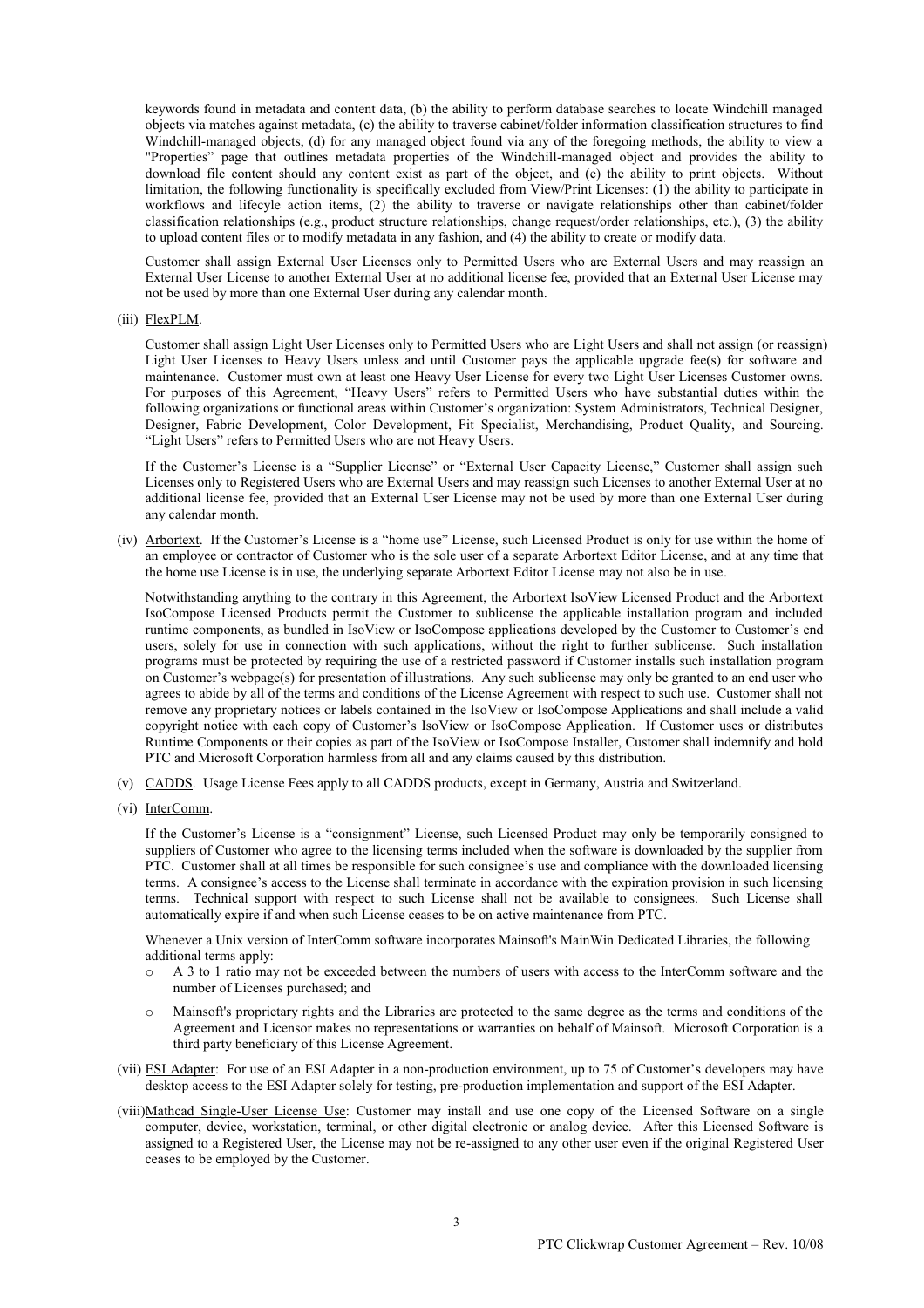1.10 Upgrades: If the Licensed Software was licensed as an upgrade from a previous version, Customer must first be licensed for the Licensed Software identified by PTC as eligible for the upgrade. After installing the upgrade, Licensed Software licensed as an upgrade replaces and/or supplements the product that formed the basis of Customer's eligibility for the upgrade and Customer may no longer use the original Licensed Software that formed the basis for Customer's upgrade eligibility.

# **2. Compliance.**

2.1 License Usage Assessments. To confirm Customer's compliance with the terms and conditions hereof, Customer agrees that PTC may audit Customer's use of the Licensed Products. Customer agrees to provide PTC access to Customer's facilities and computer systems, and cooperation from Customer's employees and consultants, as reasonably requested by PTC in order to perform such audit, all during normal business hours, and after reasonable prior notice from PTC.

2.2 Reports. Upon written request from PTC, Customer agrees to provide to PTC an installation and/or usage report with respect to the Licensed Products (and in the case of Registered User Products, such report shall include a list of all users for whom Customer has issued a password or other unique identifier to enable such individual to use the Registered User Product). Such report shall be certified by an authorized representative of Customer as to its accuracy within ten (10) business days after receipt of such a written request from PTC. For any period in which Customer's use of the Licensed Products exceeds the number and/or the scope of the Licenses in effect during such period for such Licensed Products, Customer agrees to pay for any such excess usage, including applicable license and Maintenance Services fees, and failure to pay shall be grounds for termination in accordance with Section 7 hereof.

**3. Intellectual Property.** PTC and its licensors are the sole owners of the Licensed Products and of any copies of the Licensed Products, and of all copyright, trade secret, patent, trademark and other intellectual or industrial property rights in and to the Licensed Products. All copies of the Licensed Products, in whatever form provided by PTC or made by Customer, shall remain the property of PTC, and such copies shall be deemed to be on loan to Customer during the License Term. Customer acknowledges that the License granted hereunder does not provide Customer with title to or ownership of the Licensed Products or any copies thereof, but only a right of limited use consistent with the express terms and conditions of this Agreement. Customer shall have no rights to the source code for the Licensed Products and Customer agrees that only PTC shall have the right to maintain, enhance, or otherwise modify the Licensed Products.

# **4. Maintenance; Warranty; Disclaimer of Warranties.**

See Schedule A for a modified version of this Section 4 for Licensed Products purchased in Germany, Austria or Switzerland.

4.1 Maintenance. A Maintenance plan may not be cancelled by Customer following PTC's acceptance of the order therefor. PTC and/or its authorized subcontractors shall provide Maintenance Services at the appropriate level in accordance with the policies at http://www.ptc.com/support/maintenance/maintenance\_support\_policies.htm. If Customer does not order Maintenance Services to commence on shipment of the Licensed Product(s) and on a continuing basis thereafter, and subsequently wishes to obtain Maintenance Services, Customer must pay (i) the then current fees for Maintenance Services and (ii) the fees for Maintenance Services for any period for which Customer has not purchased Maintenance Services. With respect to Registered User Products, annual Maintenance Services ordered by Customer must cover all Licenses granted to Customer for such Licensed Products. The services offered under any Maintenance plan may change from time to time, and PTC may cease to offer such maintenance or Maintenance plans at any time without notice, subject only to the obligation to refund to Customer the unused portion of any previously paid applicable maintenance fee (on a prorated basis).

4.2 Warranty. PTC warrants to Customer that PTC is authorized to grant the License(s) and that, subject to Section 4.3, the Licensed Products will be free from Errors for a period of ninety (90) days following PTC's initial shipment to Customer or Customer's designee (the "Warranty Period").

4.3 Warranty Exceptions. PTC shall have no warranty obligations hereunder with respect to (i) evaluation Licenses, (ii) New Releases, (iii) computer software provided to Customer in the course of PTC's delivery of Training Services; (iv) any Error attributable to the use of the Licensed Product in an application or environment for which it was not designed or contemplated, (v) any Error attributable to modifications or customizations of the Licensed Products; and/or (vi) Sun Software, Oracle Software and any Bundled Third Party Products.

4.4 Sole Remedy. PTC's and its licensors' entire liability and Customer's exclusive remedy for any breach by PTC of the warranty given in Section 4.2 above shall be, at PTC's sole discretion, either to (a) replace the Licensed Product(s) or (b) use diligent efforts to repair the Error. PTC's obligations set forth in the preceding sentence shall apply only if notice of the Error is received by PTC within the Warranty Period and Customer supplies such additional information regarding the Error as PTC may reasonably request. If PTC does not replace the applicable Licensed Product(s) and/or does not repair the Error (either by providing a bug fix, a workaround or otherwise) within a reasonable time after notice of the Error and associated information from Customer is received by PTC, PTC will provide a refund of the license fees paid by Customer for the applicable Licensed Product(s) upon return of such Licensed Product(s) and any copies thereof.

4.5 No Additional Warranties. No employee, partner, distributor (including any Reseller) or agent of PTC or any of its resellers or sales agents is authorized to give representations, warranties or covenants greater or different than those contained in this Agreement, except as specifically set forth in a written agreement signed on behalf of Customer by an authorized officer and on behalf of PTC by its legal counsel or Corporate Controller.

4.6 Disclaimer of Warranties. EXCEPT AS EXPRESSLY STATED IN THIS SECTION 4, PTC DISCLAIMS (AND CUSTOMER WAIVES) ALL WARRANTIES, WHETHER EXPRESS OR IMPLIED, WRITTEN OR ORAL, INCLUDING ANY WARRANTY OF MERCHANTABILITY, SATISFACTORY QUALITY, FITNESS FOR A PARTICULAR PURPOSE,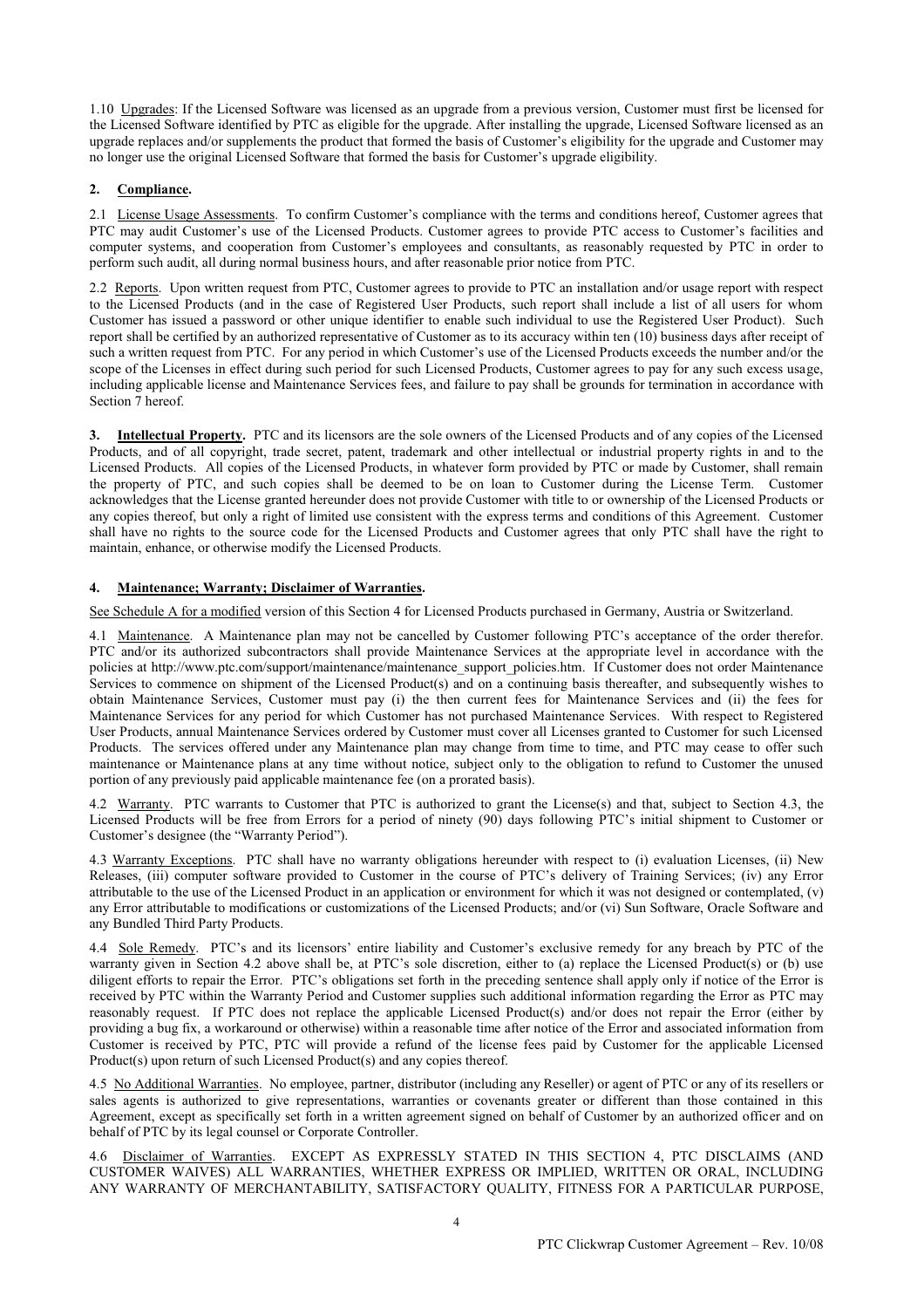NON-INFRINGEMENT, AND/OR ANY WARRANTY THAT CUSTOMER WILL ACHIEVE ANY PARTICULAR RETURN ON INVESTMENT. THE LICENSED PRODUCTS ARE INTENDED TO BE USED BY TRAINED PROFESSIONALS AND ARE NOT A SUBSTITUTE FOR PROFESSIONAL JUDGMENT, TESTING, SAFETY AND UTILITY. CUSTOMER IS SOLELY RESPONSIBLE FOR ANY RESULTS OBTAINED FROM USING THE LICENSED PRODUCTS, INCLUDING THE ADEQUACY OF INDEPENDENT TESTING OF RELIABILITY AND ACCURACY OF ANY ITEM DESIGNED USING LICENSED PRODUCTS. PTC does not warrant that the operation or other use of the Licensed Products will be uninterrupted or error free or will not cause damage or disruption to Customer's data, computers or networks.

# 5. **Indemnification; Infringement.**

5.1 PTC's Obligation to Indemnify Customer. PTC, at its own expense, will defend any action brought against Customer based on a claim that any Licensed Product infringes a United States patent, copyright or trademark and, at its option, will settle any such action or will pay any final judgment awarded against Customer, provided that: (a) PTC shall be notified promptly in writing by Customer of any notice of any such claim; (b) PTC shall have the sole control of the defense of any action on such claim and all negotiations for its settlement or compromise and shall bear the costs of the same (save where one or more of the exclusions in Section 5.3 applies); and (c) Customer shall cooperate fully at PTC's expense with PTC in the defense, settlement or compromise of such claim.

5.2 PTC's Right to Act to Prevent a Claim. If a claim described in Section 5.1 hereof occurs or, in PTC's opinion, may occur, Customer shall permit PTC, at PTC's option and expense to: (a) procure for Customer the right to continue using the Licensed Product; (b) modify the Licensed Product so that it becomes non-infringing without materially impairing its functionality; or (c) terminate the applicable Licenses, accept return of the Licensed Products and grant Customer a credit thereon equal to the lesser of the license fees paid by Customer for such Licensed Product or PTC's list price for such Licensed Product at the time of the order therefor, in each case depreciated on a straight-line, five year basis.

5.3 Exclusions from PTC's Obligation to Indemnify Customer. PTC shall have no liability to Customer under Section 5.1 hereof or otherwise to the extent that any infringement or claim thereof is based upon: (a) use of the Licensed Product in combination with equipment or software not supplied hereunder where the Licensed Product itself would not be infringing; (b) use of the Licensed Product in an application or environment for which it was not designed or not contemplated under this Agreement; (c) use of other than a current release of the Licensed Product(s) provided to Customer; (d) modification of the Licensed Product by anyone other than PTC or its employees or agents; or (e) any claims of infringement of any patent, copyright, trade secret, trademark or other proprietary right in which Customer has an interest.

# **6. Limitation of Liability.**

See Schedule A for a modified version of this Section 6 for Licensed Products purchased in Germany, Austria or Switzerland.

The warranty and indemnification provisions of Sections 4 and 5 hereof state the entire liability of PTC, its subsidiaries and affiliates, and each of their respective directors, officers, employees or agents, with respect to the Licensed Products and Services, including (without limitation) any liability for breach of warranty, or for infringement or alleged infringement of patent, copyrights, trademarks, trade secrets and other intellectual or proprietary rights by the Licensed Products, or their use. Except as set forth in Section 5.1 above, PTC's maximum liability arising out of, or relating to, the creation, license, functioning, use or supply of the Licensed Products or the provision of Services or otherwise relating to this Agreement, whether based upon warranty, contract, tort, or otherwise, shall not exceed to the lesser of the fees paid by Customer for the Licensed Products or Services that gave rise to the claim or PTC's list price for such Licensed Products or Services at the time of the order therefor.

IN NO EVENT SHALL PTC, ITS AFFILIATES (INCLUDING ITS SUBSIDIARY COMPANIES), OR ANY OF THEIR RESPECTIVE DIRECTORS, OFFICERS, EMPLOYEES OR AGENTS BE LIABLE FOR: (A) ANY LOSS OF PROFIT, LOSS OF USE DAMAGES, LOSS OF GOODWILL, LOSS OF BUSINESS OPPORTUNITY, LOSS OF SALES, LOSS OF REPUTATION OR LOSS OF ANTICIPATED SAVINGS; (B) ANY LOSS OR INACCURACY OF DATA OR BUSINESS INFORMATION OR FAILURE OR INADEQUACY OF ANY SECURITY SYSTEM OR FEATURE; AND (C) SPECIAL, INCIDENTAL, INDIRECT, PUNITIVE OR CONSEQUENTIAL LOSS OR DAMAGE HOWSOEVER CAUSED; IN EACH CASE EVEN IF PTC HAS BEEN ADVISED OF THE POSSIBILITY OF SUCH DAMAGES.

Customer agrees not to bring any suit or action against PTC, and/or its subsidiaries and affiliates, and/or any of their respective directors, officers, employees or agents for any reason whatsoever more than one year after the cause of action arises. Customer recognizes that fees paid by Customer for the Licensed Products are based in part on the disclaimer of warranty and limitation of liability provisions set forth herein and that, in the absence of Customer's agreement to such terms, the charges for the Licensed Products would be significantly higher. The limitations and exclusions set forth in this Section 6 shall not apply to any claim in respect of death or personal injury.

## **7. Term and Termination.**

- 7.1 Events Causing Termination. This Agreement and all Licenses will terminate:
	- (a) Automatically and without notice on the following events: (I) Customer's breach of any of clauses (i) through (vii) of Section 1.4 or Sections 3 or 8.4 hereof; (II) a receiver, trustee, liquidator, or such similar officer is appointed for Customer or for any of Customer's properties or assets; (III) Customer makes a general assignment for the benefit of Customer's creditors; (IV) Customer files a petition for its reorganization, dissolution or liquidation, or such a petition is filed against Customer and is not dismissed within sixty (60) days thereafter; or (V) Customer ceases doing business or commence dissolution or liquidation proceedings; or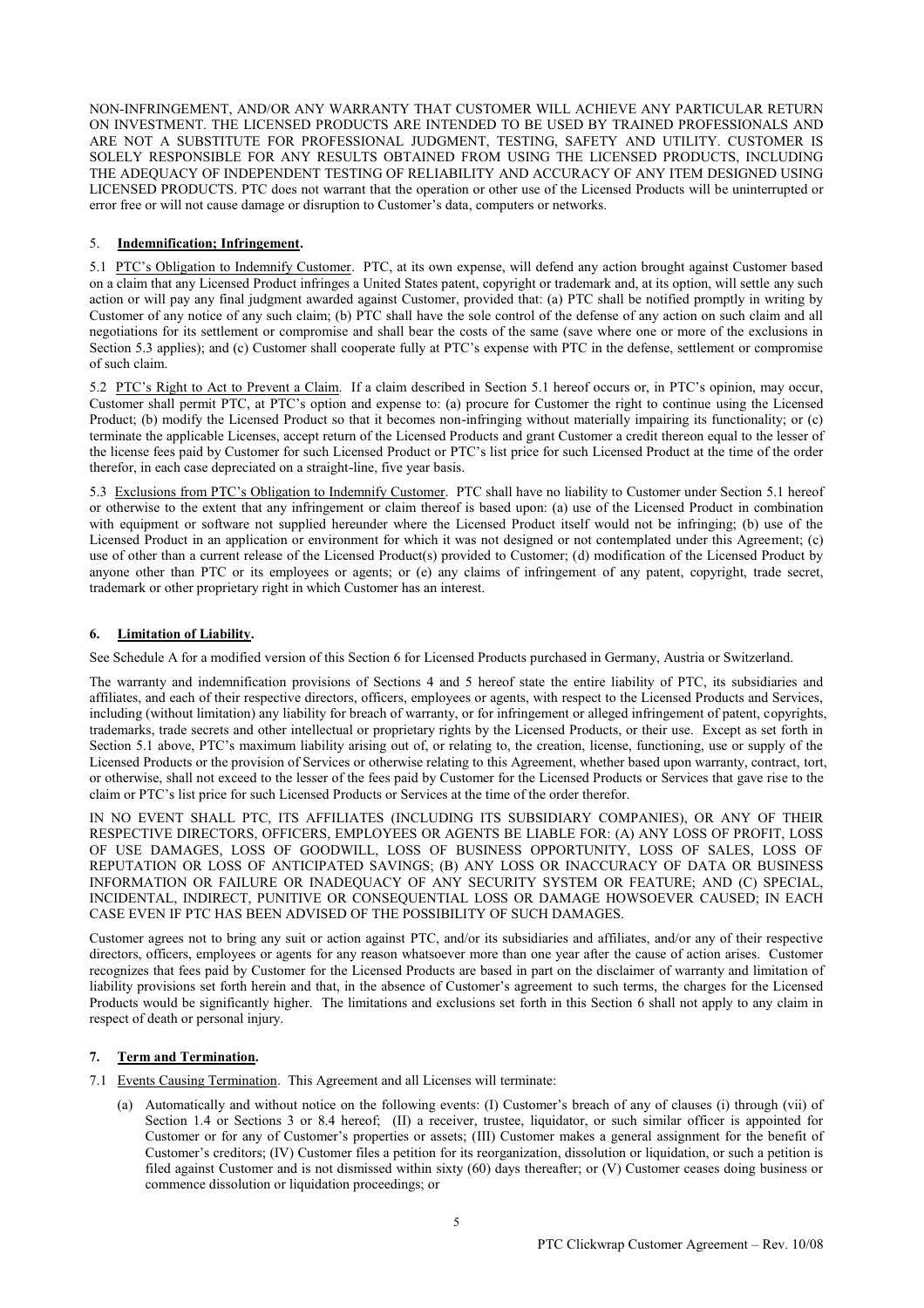(b) Thirty (30) days after written notice from PTC specifying a breach (other than as listed in Section 7.1(a) above) of this Agreement, including failure to make any payment due in connection with the Licensed Products in a timely manner, if that breach is not, within that thirty (30) day period, remedied to PTC's reasonable satisfaction.

7.2. Effects of Expiration or Termination. Upon expiration of the License Term or termination of this Agreement, Customer shall promptly pay all sums owed by Customer, return the original copies of all Licensed Products to PTC, destroy and/or delete all copies and backup copies thereof from Customer's computer libraries, storage facilities and/or hosting facilities, and certify in writing by an officer that Customer is in compliance with the foregoing requirements and that the Licensed Products are no longer in Customer's possession or in use.

7.3 Survival. Sections 2, 3, 4, 5, 6, 7.2, 7.3 and 8 shall survive expiration or termination of this Agreement.

# **8. General.**

8.1 Governing Law and Jurisdiction. Unless otherwise stated in Schedule A, all disputes arising under, out of, or in any way connected with this Agreement shall be governed by and construed in accordance with the laws of the Commonwealth of Massachusetts without reference to conflict of laws principles (and specifically excluding the Uniform Computer Information Transactions Act and the U.N. Convention for the International Sale of Goods). All disputes arising under, out of, or in any way connected with this Agreement shall be litigated exclusively in the state or federal courts situated in the Commonwealth of Massachusetts, and in no other court or jurisdiction. Customer stipulates that the state and federal courts situated in the Commonwealth of Massachusetts shall have personal jurisdiction over its person, and Customer hereby irrevocably (i) submits to the personal jurisdiction of said courts and (ii) consents to the service of process, pleadings, and notices in connection with any and all actions initiated in said courts. The parties agree that a final judgment in any such action or proceeding shall be conclusive and binding and may be enforced in any other jurisdiction. Each party waives its right to trial by jury in connection with any dispute arising out of this Agreement.

8.2 Notices. Any notice or communication required or permitted under this Agreement shall be in writing. In the case of notice to Customer, the notice shall be directed to the address set forth on the Customer's purchase order or to such other address as may be provided to PTC in writing. In the case of notice to PTC, such notice shall be directed to PTC, 140 Kendrick Street, Needham, MA 02494; Attn: Corporate Controller, with a copy to General Counsel. Any notice provided under this section shall be deemed to have been received: (a) if given by hand, immediately; (b) if given by mail, five (5) business days after posting; (c) if given by express courier service, the second business day following dispatch in the jurisdiction of the sender; or (d) if given by fax, upon receipt thereof by the recipient's fax machine or as stated in the sender's transmission confirmation report as produced electronically by sender's fax machine.

8.3 Assignment, Waiver, Modification. Customer may not assign, transfer, delegate or sublicense any of Customer's rights or obligations hereunder (including without limitation by operation of law or by sale of Customer assets, whether directly or by merger or other change in control of Customer) without PTC's prior written consent, and any such attempted delegation, assignment, transfer or sublicense shall be void and a breach of this Agreement. No waiver, consent, modification, amendment or change of the terms of this Agreement shall be binding unless in writing and signed by PTC and Customer. PTC reserves the right to charge a transfer fee for any proposed assignment, transfer or sublicense of this Agreement.

8.4 Export. Customer hereby warrants and represents that Customer is eligible under applicable U.S. export laws to receive and use the Licensed Products and technical data related thereto and that neither Customer nor any of Customer's directors, officers or affiliates is listed on any U.S. Department of Commerce listing or U.S. Department of Treasury listing that designates individuals or entities to which export restrictions apply. Customer shall not export or re-export, directly or indirectly, or provide to any other person or entity for export or re-export, any Licensed Products, or technical data related thereto, without first complying with all applicable export control regulations of any jurisdiction to which Customer or the Licensed Products are subject, including, without limitation, obtaining any necessary export or re-export consent from the U.S. Department of Commerce or other governmental authority. Customer will indemnify and hold PTC harmless against any damage, loss, liability or expense (including attorneys' fees) that PTC may incur as a result of Customer's failure to comply with this Section.

8.5 Severability. It is intended that this Agreement shall not violate any applicable law and the unenforceability or invalidity of any provision (other than the provisions obligating Customer to make payments to PTC) shall not affect the force and validity of the remaining provisions and such provisions determined to be invalid shall be deemed severed from this Agreement and, to the extent possible, be replaced with terms which as closely as possible approximate the interest and economic intent of such invalid provisions.

8.6 Entire Agreement. This Agreement is the complete and exclusive statement of the contract between PTC and Customer with respect to the subject matter hereof. No waiver, consent, modification, amendment or change of this Agreement shall be binding unless in writing and signed or otherwise expressly acknowledged by PTC and Customer.

8.7 Third Party Beneficiaries. It is agreed by the parties to this Agreement that PTC's third party licensors are intended beneficiaries of this Agreement and have the right to rely upon and directly enforce its terms with respect to the products of such **licensors** 

8.8 Marketing. Customer agrees that while this Agreement is in effect, PTC shall be authorized to identify Customer as a customer/end-user of PTC software and services (as applicable) in public relations and marketing materials.

8.9 Government Licensees. If Customer is a United States Governmental entity, Customer agrees that the Licensed Products are "commercial computer software" under the applicable federal acquisition regulations and are provided with the commercial license rights and restrictions described elsewhere herein. If Customer is acquiring the Licensed Product(s) under a United States government contract, Customer agrees that Customer will include all necessary and applicable restricted rights legends on the Licensed Products and the Documentation to protect PTC's proprietary rights under the FAR or other similar regulations of other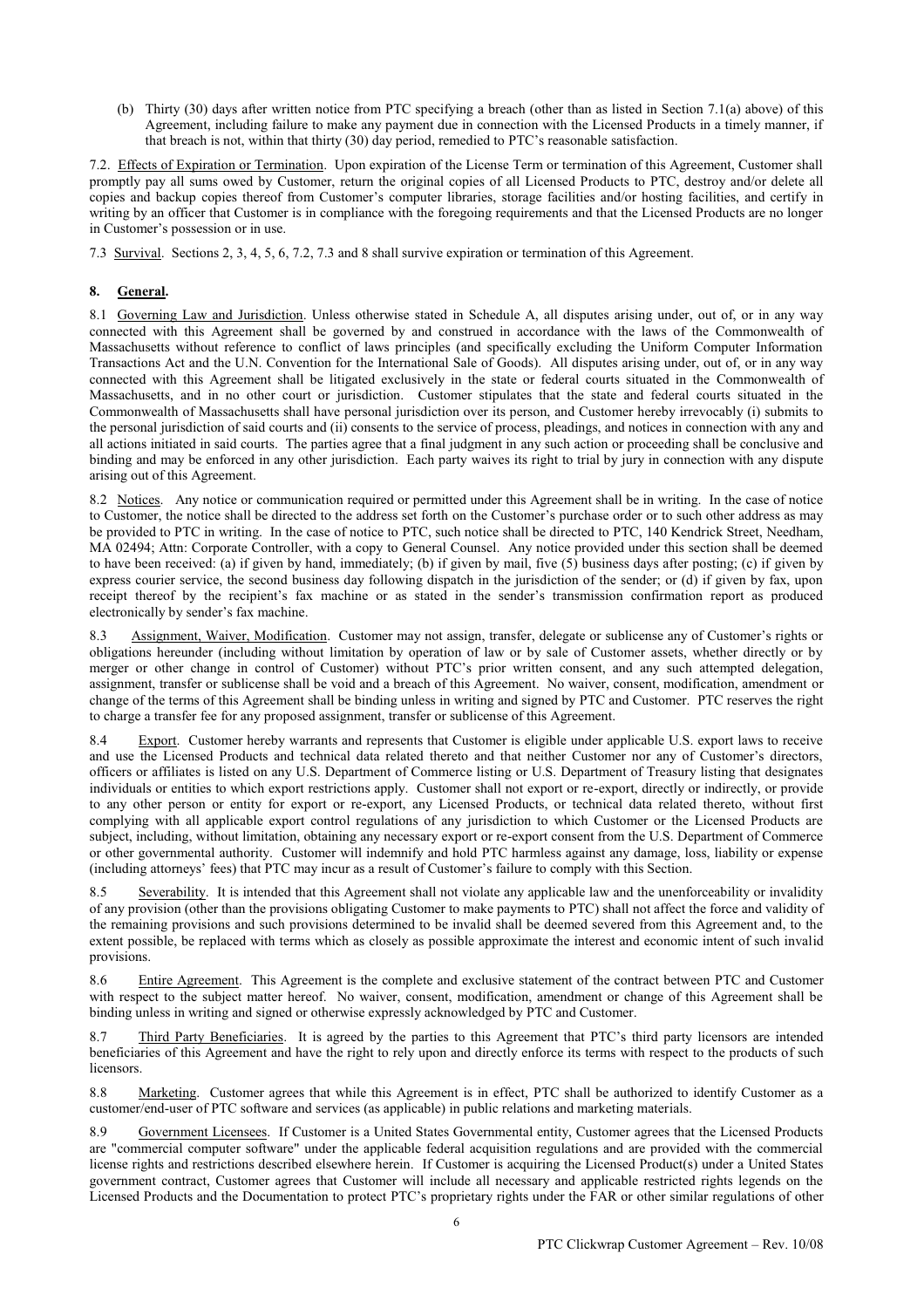federal agencies. Customer agrees to always include such legends whenever the Licensed Products are, or are deemed to be, a deliverable under a Government contract.

\_\_\_\_\_\_\_\_\_\_\_\_\_\_\_\_\_\_\_\_\_\_\_\_\_\_\_\_\_\_\_\_\_\_\_\_\_\_\_\_\_\_\_\_\_\_\_\_\_\_\_\_\_\_\_\_\_\_\_\_\_\_\_\_\_\_\_\_\_\_\_\_\_\_\_\_\_\_

# **Schedule A – Purchases from PTC Affiliates**

If the Customer has purchased the Licensed Products in one of the following countries, the entity granting the license is specified below and, notwithstanding Section 8.1 of this Agreement, the governing law and jurisdiction shall be as set forth below.

| Country                                                                                                                                                                | <b>PTC Affiliate Licensing Entity</b>                                                                            | Law/Jurisdiction<br>Governing<br>for<br><b>Disputes</b>                                                               |
|------------------------------------------------------------------------------------------------------------------------------------------------------------------------|------------------------------------------------------------------------------------------------------------------|-----------------------------------------------------------------------------------------------------------------------|
| Belgium, Netherlands,<br>Luxembourg                                                                                                                                    | Parametric Technology Nederland B.V.                                                                             | <b>Netherlands</b>                                                                                                    |
| Austria, Germany                                                                                                                                                       | Parametric Technology GmbH                                                                                       | German Law*, Landgericht München I,<br>Germany                                                                        |
| France                                                                                                                                                                 | Parametric Technology S.A.                                                                                       | France                                                                                                                |
| <b>Ireland</b>                                                                                                                                                         | PTC Software and Services (Ireland)<br>Limited                                                                   | Republic of Ireland                                                                                                   |
| Italy                                                                                                                                                                  | Parametric Technology Italia S.r.L.                                                                              | Italy                                                                                                                 |
| Japan                                                                                                                                                                  | PTC Japan K.K.                                                                                                   | Japan / Tokyo District Court                                                                                          |
| China                                                                                                                                                                  | Technology<br>(Shanghai)<br>Parametric<br>Software Co., Ltd.                                                     | The People's Republic of China/ China<br>International Economic<br>Trade<br>and<br>Arbitration Commission in Shanghai |
| Other Asia Pacific Countries<br>(including Australia and New<br>Zealand, but excluding China,<br>Japan and Taiwan)                                                     | Parametric Technology Corporation                                                                                | Special Administrative Region of Hong<br>Kong / Hong Kong International<br><b>Arbitration Centre</b>                  |
| Norway, Sweden, and Denmark.<br>Finland, Iceland, and the Faeroe<br>Islands                                                                                            | PTC Sweden AB                                                                                                    | Sweden                                                                                                                |
| Spain, Portugal                                                                                                                                                        | Parametric Technology España, S.A.                                                                               | Spain                                                                                                                 |
| Switzerland                                                                                                                                                            | Parametric Technology (Schweiz) AG                                                                               | German Law*, Landgericht München I,<br>Germany                                                                        |
| Taiwan                                                                                                                                                                 | Parametric Technology Taiwan Limited                                                                             | Taiwan / Courts of Taipei, Taiwan                                                                                     |
| United Kingdom                                                                                                                                                         | Parametric Technology (UK) Limited                                                                               | United Kingdom                                                                                                        |
| countries<br>Remaining<br>of<br>the<br>European Union                                                                                                                  | PTC Software and Services (Ireland)<br>Limited                                                                   | Republic of Ireland                                                                                                   |
| Kosovo,<br>Serbia,<br>Turkey,<br>Macedonia, Montenegro, Croatia,<br>Bosnia and Herzegovina,<br>and<br>Albania                                                          | PTC Software and Services (Ireland)<br>Limited                                                                   | Republic of Ireland                                                                                                   |
| The Russian Federation, Belarus,<br>Ukraine,<br>Armenia,<br>Moldova,<br>Georgia, Azerbaijan, Kazakhstan,<br>Kyrgyzstan,<br>Tajikistan,<br>Turkmenistan, and Uzbekistan | PTC Software and Services (Ireland)<br>Limited                                                                   | Republic of Ireland                                                                                                   |
| Any other country                                                                                                                                                      | Parametric Technology Corporation, or<br>such other affiliate of PTC as PTC directs<br>at the time of the order. | Commonwealth<br>of<br>Massachusetts,<br><b>United States</b>                                                          |

## \* **Specific Provisions for Austria, Germany and Switzerland**:

For Licensed Products purchased in Austria, Germany or Switzerland, the following provisions shall apply. The following provisions shall have no applicability to any Licensed Products or Services purchased outside of Austria, Germany or Switzerland.

- Section 1.4 (iv) above shall not apply to the extent that (i) the processes Customer undertakes are required to achieve information necessary to achieve interoperability of an independently created computer program with other software programs, (ii) the further requirements of Section 69e of the German Copyright Act are fulfilled and (iii) PTC, upon Customer's written request, has not made available the information required for this within a reasonable period.
- · Sections 4.2 (Warranty), 4.4 (Sole Remedy), 4.5 (No Additional Warranties) and 4.6 (Disclaimer of Warranties) are hereby replaced by the following provisions:

4.2 Warranty Period, Restarts and Investigation Duty. The limitation period for warranty claims shall be twelve (12) months from delivery. Any replacement of the Licensed Product(s) and/or repair of Errors will not restart the warranty period. The pre-requisite for the Customer's warranty claims (Mängelansprüche) is that: (i) the Customer inspects the Licensed Products according to Section 377 German Commercial Code, (ii) the defect is an Error as defined in this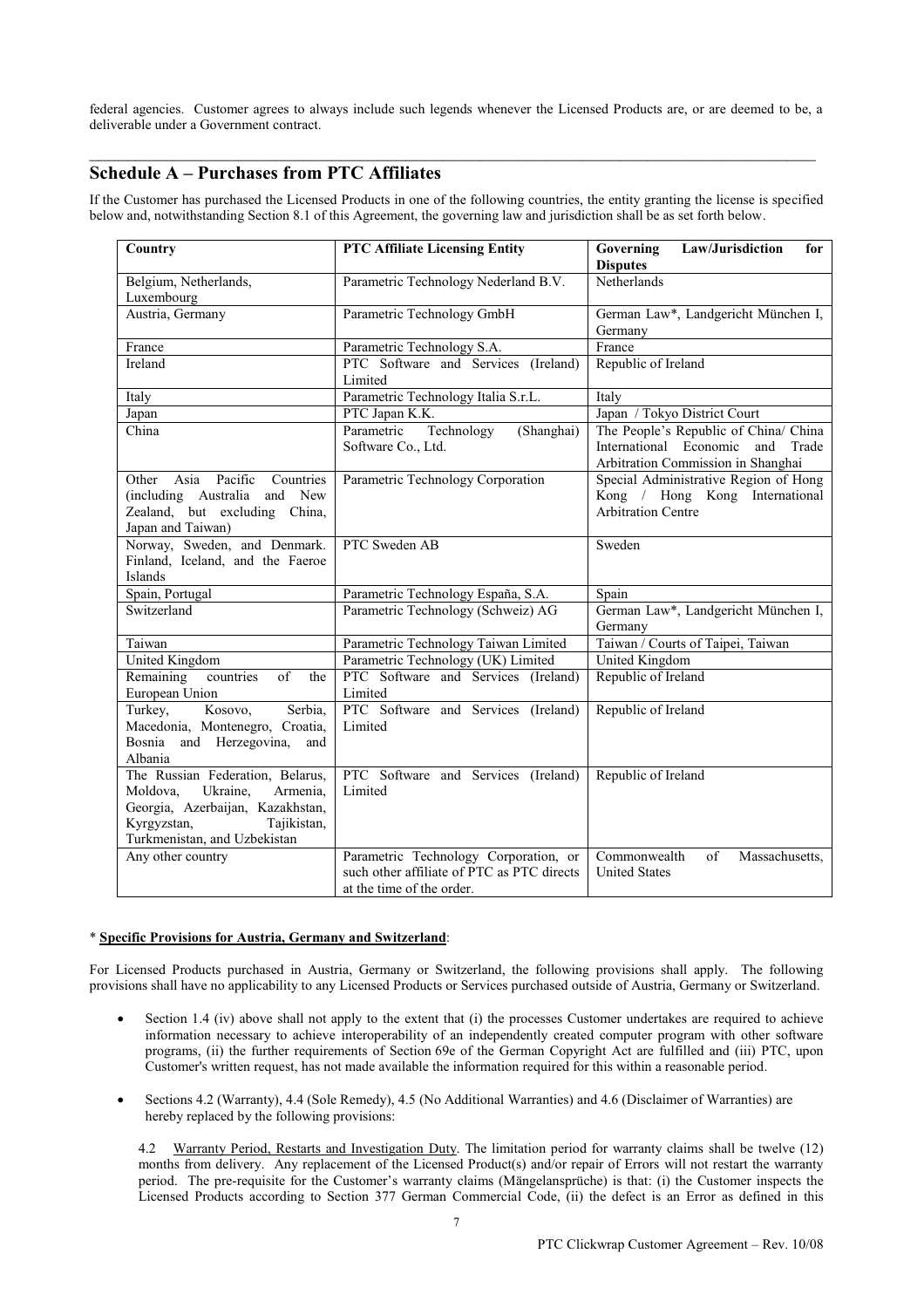Agreement, (iii) the Error already existed at the time of delivery and (iv) the Customer effects a proper notification of the Error. Customer shall provide notifications of Errors to PTC in writing and Customer shall provide specific details of the Error as deemed reasonable under the specific circumstances. Customer shall notify PTC of obvious Errors in writing within one week of delivery and of latent Errors within one week of discovery of such Error. The periods specified are preclusion periods.

4.4 Remedies. In the event of an Error, PTC in its sole discretion may: (a) replace the Licensed Product(s) or (b) repair the Error, provided that notice of the Error is received by PTC within the periods set forth in Section 4.2 and Customer provides such additional information regarding the Error as PTC may reasonably request. If the repair (either by providing a bug fix, a workaround or otherwise) or replacement is not successful (after at least two repair attempts for the same Error by PTC within a reasonable period of time), Customer shall be entitled, at Customer's choice, to either: (i) rescission of the affected order so that PTC provides a refund of the license fees paid by Customer for the applicable Licensed Product(s) upon return of such Licensed Product(s) and any copies made thereof or (ii) a reasonable reduction in the purchase price. Replacements or repairs shall be made without acknowledgement of a legal obligation and shall not suspend the limitation period for warranty claims related to the Licensed Products.

4.5 No Additional Warranties. No employee, partner, distributor (including any Reseller) or agent of PTC or any of its resellers or sales agents is authorized to give representations, warranties or covenants greater or different than those contained in this Agreement, except as specifically set forth in a written agreement signed on behalf of Customer by an authorized officer and on behalf of PTC by its legal counsel or Corporate Controller. Apart from claims for damages based on Errors that are subject to the limitation of liability as set forth in Section 6, the obligations provided for in this Section 4 shall be PTC's exclusive liability in case of warranty claims.

4.6 Customer Responsibility. The Licensed Products are intended to be used by trained professionals and are not a substitute for the exercise by Customer of professional judgement, testing, safety and utility in their use. Customer is solely responsible for any results which were obtained by using the Licensed Products, including the adequacy of independent testing of reliability and accuracy of any item designed using Licensed Products.

4.7 Qualities (Beschaffenheit), Guarantees. Qualities of the Licensed Products stated in publications of PTC or its sales representatives, in particular in advertising, in drawings, brochures or other documents, including presentations in the Internet, or on packaging and labelling of the Licensed Products, or which fall under trade usages, shall only be deemed to be covered by the contractual quality of the Licensed Products if such qualities are expressly contained in an offer or an order confirmation in writing. Guarantees, in particular guarantees as to quality, shall be binding on PTC only to the extent to which they (i) are contained in an offer or an order confirmation in writing, (ii) are expressly designated as "guarantee" or "guarantee as to condition" (Beschaffenheitsgarantie), and (iii) expressly stipulate the obligations for PTC resulting from such guarantee.

- Section 6 is hereby replaced by the following provisions:
	- 6. Limitation of Liability
	- 6.1 Liability Categories. PTC shall be liable for damages, regardless of the legal grounds, only if: (i) PTC breaches a material contractual obligation (cardinal obligation) culpably (i.e., at least negligently), or (ii) the damage has been caused by gross negligence or wilful intent on the part of PTC or (iii) PTC has assumed a guarantee.
	- 6.2 Predictability. PTC's liability shall be limited to the typical, foreseeable damage: (i) if PTC breaches material contractual obligations (cardinal obligations) with slight negligence, or (ii) if employees or agents of PTC who are not officers or executive staff have breached other obligations by gross negligence, or (iii) if PTC has assumed a guarantee, unless such guarantee is expressly designated as guarantee as to condition (Beschaffenheitsgarantie).
	- 6.3 Maximum Amount. In the cases of Section 6.2 (i) and (ii), PTC's liability shall be limited to a maximum amount of EURO 1,000,000 or, in case of purely financial losses, to a maximum amount of EURO 100,000.
	- 6.4 Indirect Damages. In the cases of Section 6.2, PTC shall not be liable for indirect damages, consequential damages or loss of profit.
	- 6.5 Liability Period. Customer's claims for damages against PTC and/or PTC's affiliates, regardless of the legal grounds, shall expire at the latest one year from the time the Customer gains knowledge of the damage or, irrespective of this knowledge, at the latest two years after the damaging event. For claims based on Errors of the Licensed Product(s), the warranty limitation period pursuant to Section 4.2 shall apply.
	- 6.6 Mandatory Liability. PTC's liability pursuant to the German Product Liability Act (Produkthaftungsgesetz), for injury of life, body and health, for fraudulent concealment of a defect or for the assumption of a guarantee as to condition (Beschaffenheitsgarantie) remains unaffected.
	- 6.7 Employees. Sections 6.1 to 6.6 shall also apply in the case of any claims for damages of Customer against employees or agents of PTC and/or PTC's affiliates.
	- 6.8 Contributory Negligence. In the event of a guarantee or liability claim against PTC any contributory fault of Customer must be taken into account accordingly, particularly in the event of inadequate fault notification or inadequate data securing. It constitutes inadequate data securing if the client, among others, does not, by way of appropriate state of the art security measures, take precautions against external influences, e.g. computer viruses and other phenomena which could put individual data or an entire data stock at risk.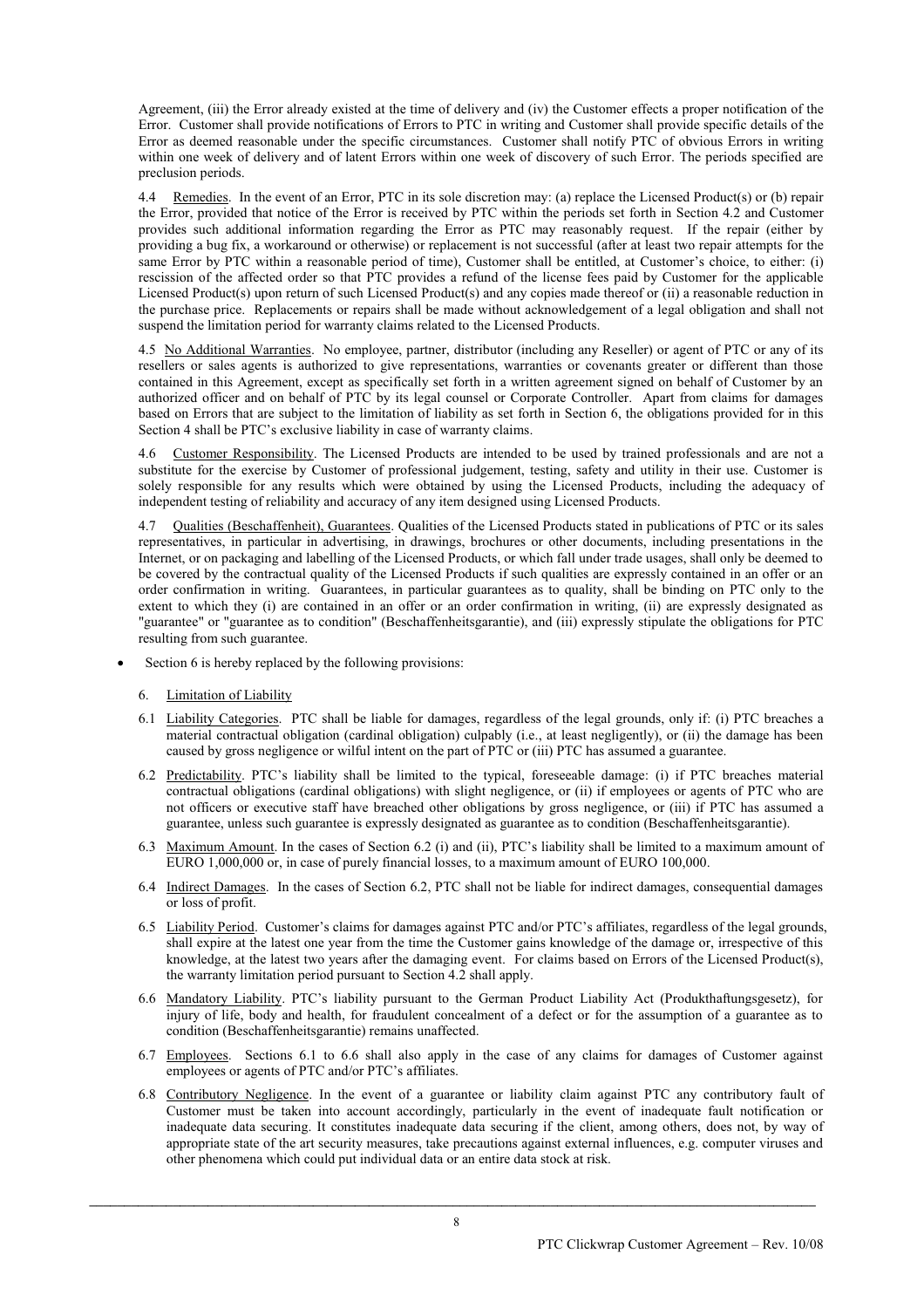# **Schedule B Definitions**

"Concurrent User Products" means the Licensed Products licensed on a concurrent user basis, as specified either in the Quote or at http://www.ptc.com/support/customer\_agreements/index.htm.

"Designated Computer" means the central processing unit(s) designated by Customer in connection with the installation of the Licensed Products (as may be modified in accordance with Section 1.2 of this Agreement).

"Designated Computer Product" means the Licensed Products licensed on a "Designated Computer" basis or otherwise designated as "fixed," "locked" or "node-locked", as specified either in the Quote or at http://www.ptc.com/support/customer\_agreements/index.htm

"Designated Country" means the country of installation specified by Customer in connection with its order of the Licensed Products. The Designated Country may be changed only in accordance with Section 1.2 of this Agreement.

"Designated Network" means the network designated by Customer in connection with the installation of the Licensed Products (as may be modified in accordance with Section 1.2 of this Agreement).

"Designated Server" means a computer server designated by Customer in connection with the installation of the Licensed Products (as may be modified in accordance with Section 1.2 of this Agreement) that has one unique instance of the applicable installed Licensed Product application.

"Designated Server Products" means the Licensed Products licensed on a Designated Server basis, as specified either in the Quote or at http://www.ptc.com/support/customer\_agreements/index.htm.

"Documentation" means the applicable Licensed Software user manuals provided or made available by electronic means by PTC at the time of shipment of the Licensed Software.

"Error" means a failure of the Licensed Software to conform substantially to the applicable Documentation, provided that Customer informs PTC of such failure in writing and PTC is able to replicate such failure after making reasonable efforts.

"External User" means a Registered User who is a vendor or other third party external to the Customer and its affiliates.

"License" means the non-exclusive, non-transferable right, without any right to sub-license, to use a Licensed Product during the applicable License Term subject to the terms and conditions hereof and in accordance with the applicable restrictions set forth in the Quote, if applicable.

"License Term" means the time period during which the License shall be in effect as specified in the applicable Quote (subject to earlier termination pursuant to the terms hereof) or, if no Quote was provided to Customer, as otherwise communicated by PTC to Customer. The License term for evaluation Licenses is typically no longer than thirty, sixty or ninety days, and the Evaluation License will cease to be operational after such term expires.

"License Locked Product" means a Licensed Product licensed for use with another PTC product, in which case the License Locked Product will assume the licensing basis of such other product. License Locked Products are specified either in the Quote or at http://www.ptc.com/support/customer\_agreements/index.htm.

"Licensed Products" means collectively the Licensed Software and the Documentation.

"Licensed Software" means, collectively, this computer software product as well as (i) any software product that is provided to operate with this computer software product (e.g., modules, software bundled with this software product, etc.), but excluding any software that is a consulting services deliverable, (ii) any Error corrections pursuant to Section 4.4 hereof, (iii) any updates, Error corrections and/or New Releases provided to Customer by PTC pursuant to Maintenance Services purchased by Customer and (iv) any computer software provided to Customer in the course of PTC's delivery of Training Services.

"Maintenance Services" means the provision of New Releases and, depending on the level of Maintenance Services ordered, may also include telephone support, web-based support tools, and correction of Errors.

"New Release" means a modified or enhanced version of a Licensed Product that is designated by PTC as a new release of that product and that PTC makes generally available to its Maintenance Services customers.

"Permitted Countries" means China, India, Russia, the Czech Republic, Poland, Hungary, Malaysia, South Africa, Israel, Mexico, Brazil, Argentina, and Romania.

"Permitted User" means an individual who is authorized by Customer to use the Licensed Products, such use to be solely in accordance with the terms and conditions hereof. Permitted Users are limited to Customer's employees, consultants, subcontractors, suppliers, business partners and customers who (i) are not competitors of PTC or employed by competitors of PTC and (ii) are directly involved in the utilization of the Licensed Products solely in support of Customer's internal product development, engineering and information management operations. Customer shall at all times be responsible for its Permitted Users' compliance with this Agreement.

"Per Instance Product" means a Licensed Product for which one License is required for each instance of a system to which the applicable Licensed Product connects. The Licensed Products that are Per Instance Products are identified either in the Quote or at http://www.ptc.com/support/customer\_agreements/index.htm.

"Quote" means the product schedule or quote provided to Customer in connection with the purchase of this software product or, if no product schedule or quote is provided, Customer's purchase order for this software product, if any.

"Registered User" means a Permitted User for whom Customer has purchased a License to use a Registered User Product and for whom Customer has issued a password or other unique identifier to enable such individual to use the Registered User Product.